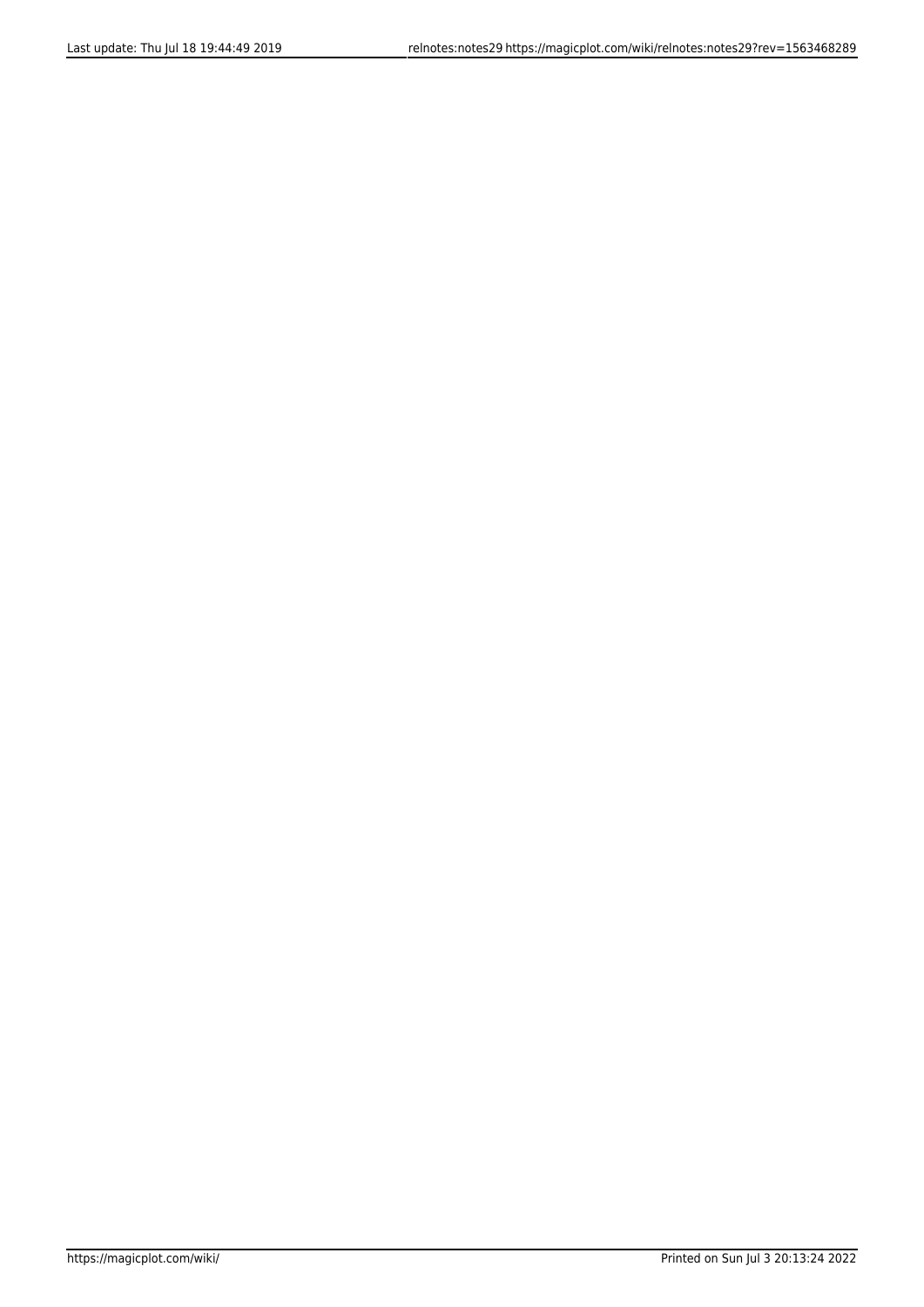## <span id="page-2-0"></span>**Introducing MagicPlot 2.9**

Released July 18, 2019.

- [Full release notes](https://magicplot.com/wiki/release_notes)
- [Help contents](https://magicplot.com/wiki/magicplot_wiki_home)
- [List of features](https://magicplot.com/wiki/comparison)

Starting with this release MagicPlot application executable is signed by developer. Note that on Mac OS the company name is displayed as 'MEDZHIKPLOT SISTEMS, OOO' instead 'Magicplot Systems, LLC' due to transliteration issues.

MagicPlot nor more uses 'public' Java installed in the Windows and Mac OS X operating system. Java runtime environment (v. 12 or later) is now bundled with the executable.

## <span id="page-2-1"></span>**Enhancements**

- 0000383: [Plots] **Implement Mac OS Retina and Windows HiRes mode for plots rendering**
- 0000377: [Drawing] Increase line sticking to vertical/horizontal
- $\bullet$  0000352: [Plots] Ignore  $\Leftarrow$  0 values in log scale auto scale zoom (best view)
- 0000197: [Plots] Best scale zoom does not take error bars into account
- 0000406: [Plots] Drawings disappear after grouping
- 0000381: [Other] Project tree keyboard shortcuts: Enter to open selected

## <span id="page-2-2"></span>**Fixes**

- 0000361: [Plots] Printed figure is corrupted: scale error
- 0000375: [Other] Inactive project window annoyingly blinks when autosaving
- 0000362: [Drawing] Negative-width lines/arrows are not drawn on screen depending on scale
- 0000365: [Plots] Manual increment for major ticks does not work if Multiplier is set
- 0000401: [Drawing] Changing drawing line ending causes double history command
- 0000379: [Plots] Fix scientific notation format in colormap legend
- 0000393: [Other] Curve style dialog opens outside of screen
- 0000396: [Other] Fit Plot from just imported table is incorrectly named "B-Baseline"
- 0000369: [Other] Different operation when drag and dropping files on tree and on desktop pane
- 0000146: [Drawing] If rectangle rotated 90 degrees, scaling works awkwardly
- 0000403: [Plots] Fit curve legend (style image) disappears when applying figure template with markers only.
- 0000360: [Other] License info is not saved and no error message appears
- 0000428: [Fitting] Individual fit interval was not set from data range for guessed curves
- 0000424: [Plots] Y ticks and labels on the bottom disappear is axes box is dragged up and the top border is outside the screen
- 0000330: [Drawing] Group/ungroup operation is too slow if group contains many items
- 0000421: [Plots] Right alignement and repositioning of numeric labels of colormap palette does not work